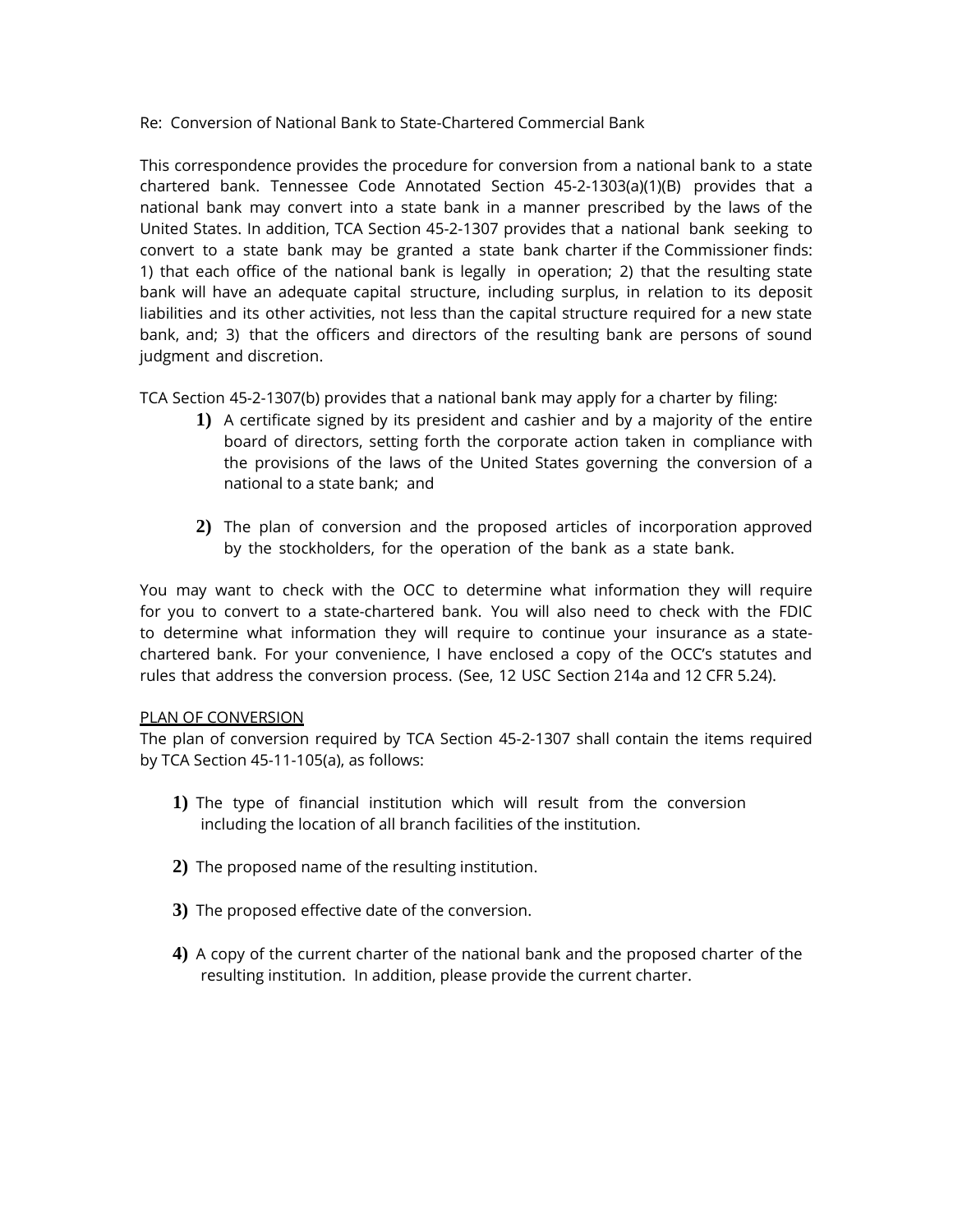- **5)** A copy of the current by-laws of the national bank and the proposed by-laws of the resulting institution. In addition, please provide the current by-laws.
- **6)** The method for converting the current capital structure of the institution to the structure indicated for the resulting institution by the proposed charter.
- **7)** The name of each director and executive officer, the office held and such director's and officer's experience.
- **8)** The method and schedule for terminating any activities and disposing of any assets which do not conform to the requirements of the resulting institution and for meeting any requirements applicable to the resulting institution which the converting institution does not presently satisfy.
- **9)** Any additional activities which the converting institution intends to conduct upon the effective date of the conversion, which it does not presently conduct.
- **10)** A copy of the application for deposit insurance or proof of deposit insurance or insurance of accounts, if already insured.
- **11)** Provisions for appointment of successors to any fiduciary positions held by the converting institution if the resulting institution will not exercise trust powers.
- **12)** The competitive impact of the conversion, if any, including any effect on the availability of particular financial services in the community served by the institution.
- **13)** A statement that the conversion is subject to approval by the Commissioner and shareholders of the financial institution.
- **14)** To what extent the converting institution currently engages in any nontraditional activities such as: mortgage banking, insurance product sales, annuity sales, brokerage services or finance subsidiary. Relative to subsidiaries of the converting bank, please include the name, complete address and the purpose of all subsidiaries.
- **15)** Each director, executive officer and anyone owning 10% or more of the stock of the institution must complete pages i-7 of the form at this link: <http://www.fdic.gov/formsdocuments/Bio-FinReport.pdf> In addition, the Commissioner reserves the right to request the financial portion of the form at any time during the application process.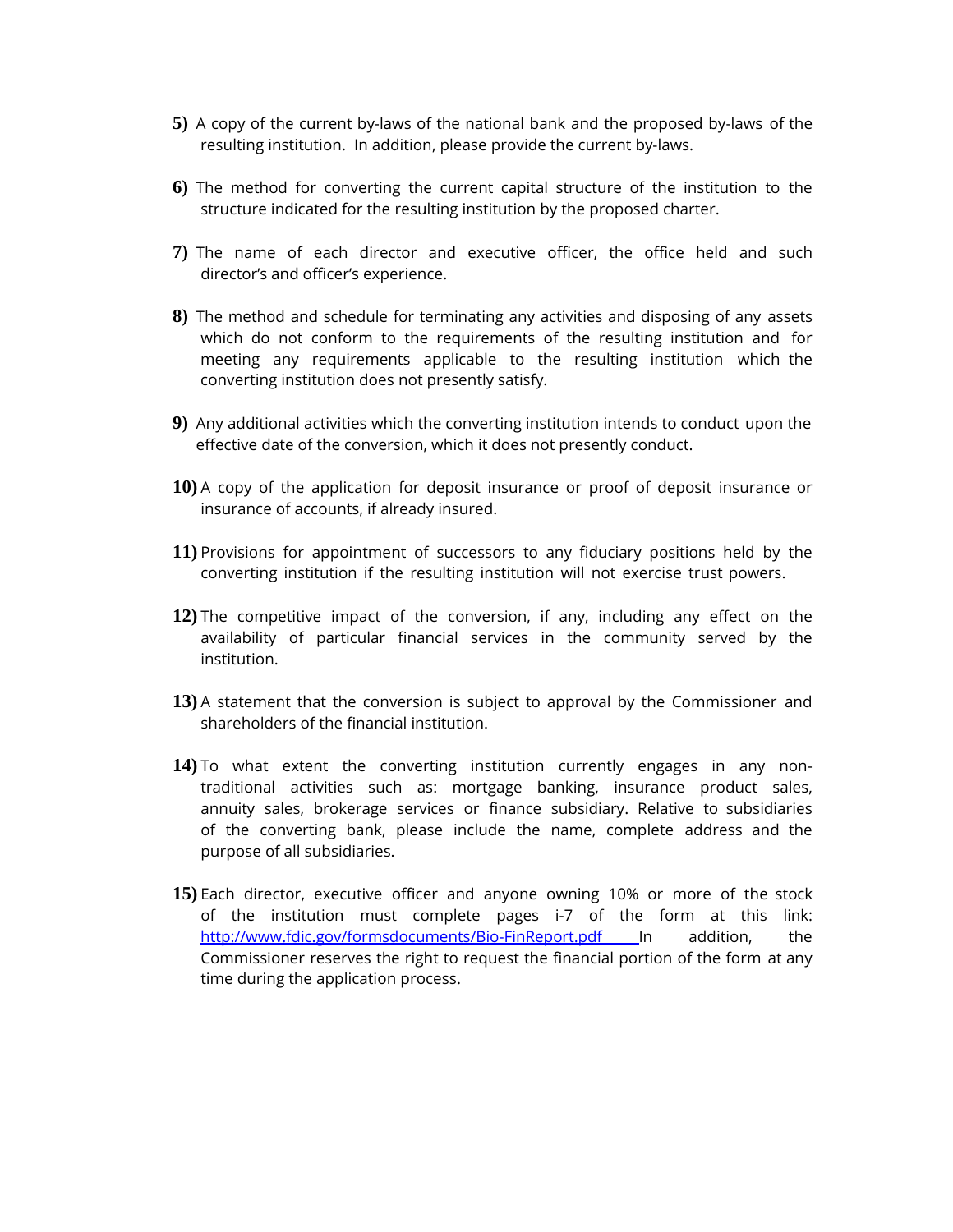# APPLICATION FILING

Please submit the plan of conversion and the certificate required by TCA Section 45-2- 1307(b)(1) to the Commissioner for approval. Any of the above information that is not applicable should be so noted in the plan of conversion.

The application for conversion shall be accompanied by a non-refundable fee of \$3,000. Please make the check payable to the Tennessee Department of Financial Institutions.

Stockholder approval for the conversion as well as notice of the meeting of the stockholders shall be in compliance with the provisions of the laws of the United States governing the conversion of a national bank to a state-chartered bank. The conversion must be approved by a majority vote of the outstanding voting stock of each class at a meeting called to consider such action, which vote shall constitute the adoption of the charter and bylaws of the resulting financial institution.

Prior to mailing, notice of the meeting of the shareholders or members and the proxy statement or mail ballot form shall be submitted to the commissioner for approval. The Commissioner may require changes in the disclosures and the proxy or mail ballot provided to the stockholders or members to assure full and adequate disclosure prior to those documents being mailed to stockholders or members. Notice of the meeting and other disclosures shall be mailed to each stockholder or member thirty (30) days prior to the date of the meeting called to consider the conversion.

The Commissioner may approve the plan of conversion if it meets the requirements of T.C.A. Section 45-2-1307(a) and (b).

Directors, officers and any shareholder owning 10% or more of the stock of the institution must complete the Interagency Biographical Section, including Page 15, of the Interagency Biographical and Financial Report, the appropriate pages are attached for your convenience. The Department reserves the right to request the financial portion of the report during the application process if deemed necessary to process the application.

PUBLICATION NOTICE REOUIREMENTS. Within three (3) days of the filing date (date mailed or delivered to the Department) of the application for a charter conversion, the applicant must publish one (1) time in a newspaper of general circulation in the community where the home office of the applicant is located, and each community where any other office or branch is located:

"Notice is hereby given that, pursuant to T.C.A. Section 45-2-1307,  $\Box$  ("Applicant"), with its main office located in  $\Box$ Tennessee, has filed an application with the Commissioner of Financial Institutions for the State of Tennessee for permission to convert its charter from that of a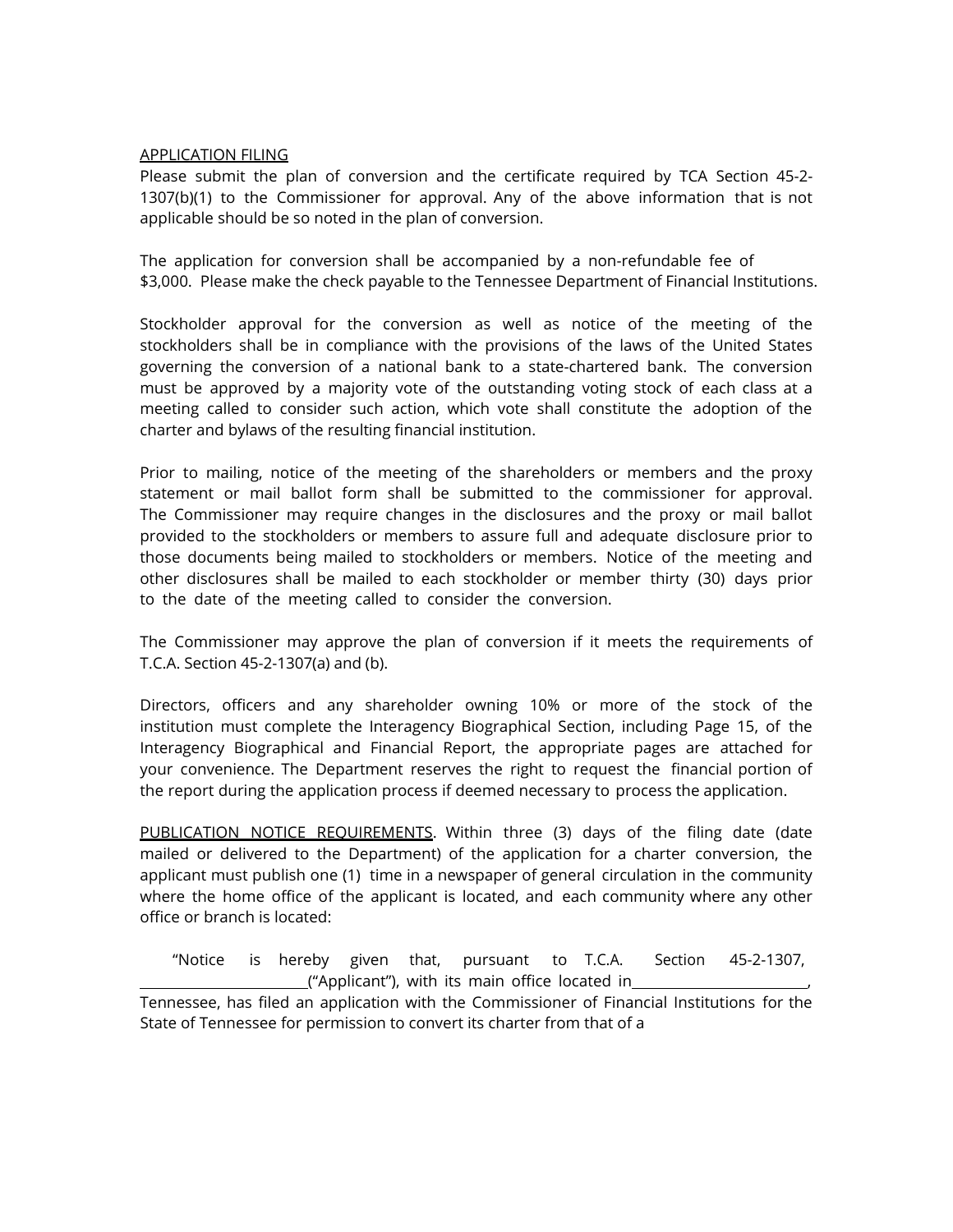to a ("commercial bank", "savings bank"). Any person wishing to comment on or protest this application or any person having information which may have a bearing on the fitness of the Applicant, or any of its directors or officers, may file comments with the Commissioner of Financial Institutions at the Tennessee Tower, 26<sup>th</sup> Floor, 312 Rosa L. Parks Avenue, Nashville, Tennessee 37243, or telephone the Department of Financial Institutions at 615/741-5018. Written or telephonic notice must be made to the Commissioner within fifteen (15) days of this publication."

# FILING OF CHARTER AND CERTIFICATE OF CONVERSION

Upon the Commissioner's approval of the conversion, the Commissioner shall file the proposed charter of the resulting financial institution with the Secretary of State and issue the resulting financial institution a Certificate of Conversion. The Certificate of Conversion shall be conclusive evidence of the conversion and correctness of all proceedings in courts and places, and will be recorded in the same manner as is provided for recording of a charter of such institution.

# **CONCLUSION**

Again, please note that it is necessary to contact the appropriate federal regulatory agencies in order to obtain requirements of those agencies in regard to the proposed conversion.

I hope that you find this information to be helpful in guiding you through the conversion process. Please feel free to contact, Debra Grissom, Chief Administrator for Applications, at 615/741-5018 or William Cook, Program Administrator for Applications, at 615/253-1085 if you have questions concerning the application process or if we may offer further assistance. We look forward to working with you and the bank during the conversion process.

Attachments: 12 USC 214a; 12 CFR 5.24;

Link to access Tennessee statutory provisions:

*[https://advance.lexis.com/container?config=014CJAA5ZGVhZjA3NS02MmMzLTRlZWQt](https://advance.lexis.com/container?config=014CJAA5ZGVhZjA3NS02MmMzLTRlZWQtOGJjNC00YzQ1MmZlNzc2YWYKAFBvZENhdGFsb2e9zYpNUjTRaIWVfyrur9ud&crid=8097cfaa-3ace-4b74-8ecf-1021cc693650&prid=22bb260e-8765-49b5-a349-6f6e8246fbe1) [OGJjNC00YzQ1MmZlNzc2YWYKAFBvZENhdGFsb2e9zYpNUjTRaIWVfyrur9ud&crid=8](https://advance.lexis.com/container?config=014CJAA5ZGVhZjA3NS02MmMzLTRlZWQtOGJjNC00YzQ1MmZlNzc2YWYKAFBvZENhdGFsb2e9zYpNUjTRaIWVfyrur9ud&crid=8097cfaa-3ace-4b74-8ecf-1021cc693650&prid=22bb260e-8765-49b5-a349-6f6e8246fbe1) [097cfaa-3ace-4b74-8ecf-1021cc693650&prid=22bb260e-8765-49b5-a349-6f6e8246fbe1](https://advance.lexis.com/container?config=014CJAA5ZGVhZjA3NS02MmMzLTRlZWQtOGJjNC00YzQ1MmZlNzc2YWYKAFBvZENhdGFsb2e9zYpNUjTRaIWVfyrur9ud&crid=8097cfaa-3ace-4b74-8ecf-1021cc693650&prid=22bb260e-8765-49b5-a349-6f6e8246fbe1)*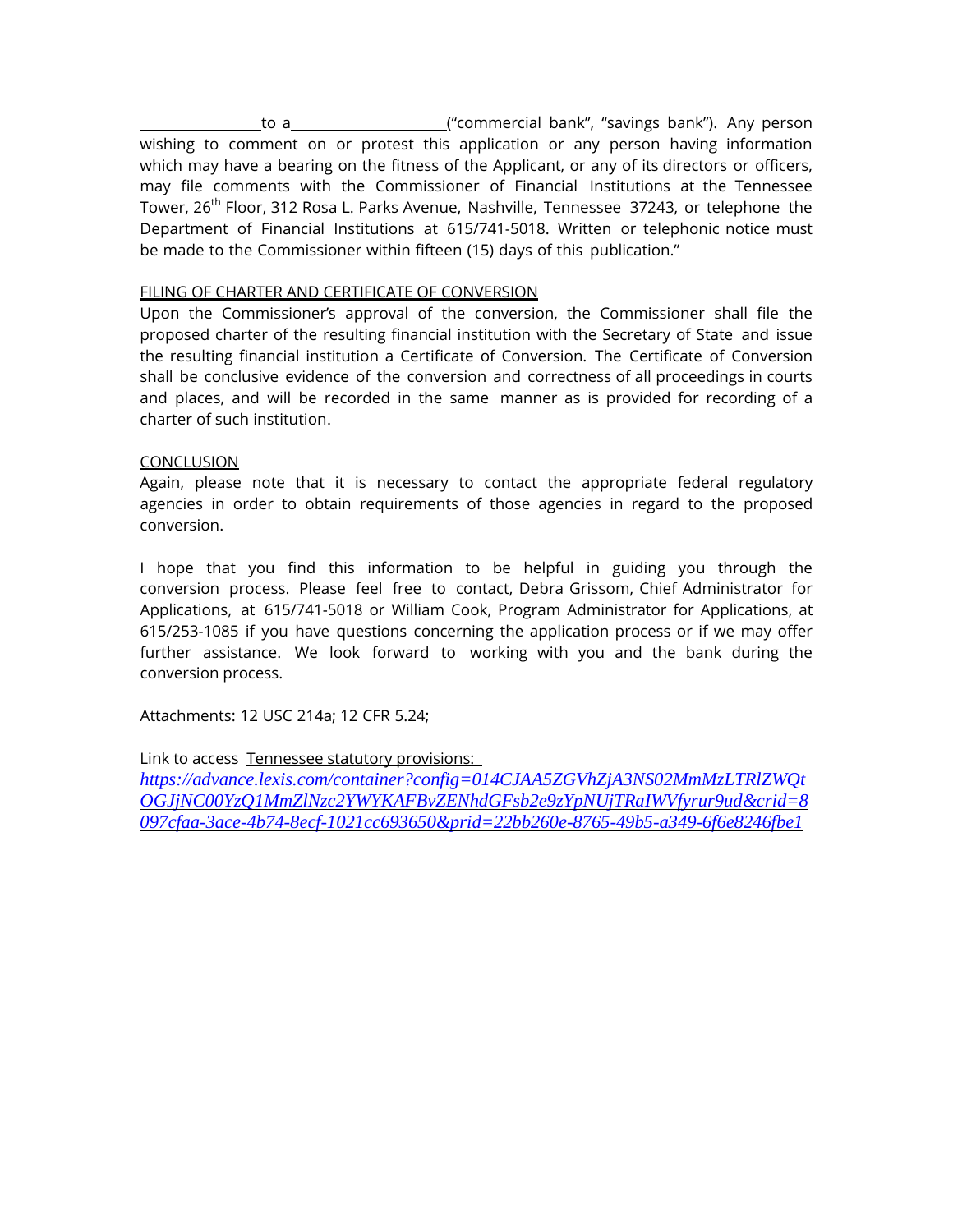Page 74

### $§214a$

amending of sections 264 and 321 of this title], or the application thereof to any person or circumstance, is held invalid, the remainder of the Act and the application of such provision to other persons or circumstances shall not be affected thereby.

#### §214a. Procedure for conversion, merger, or consolidation; vote of stockholders

A national banking association may, by vote of the holders of at least two-thirds of each class of its capital stock, convert into, or merge or consolidate with, a State bank in the same State in which the national banking association is located, under a State charter, in the following manner:

### (a) Approval of board of directors; publication of notice of stockholders' meeting; waiver of publication; notice by registered or certified mail

The plan of conversion, merger, or consolidation must be approved by a majority of the entire board of directors of the national banking association. The bank shall publish notice of the time, place, and object of the shareholders' meeting to act upon the plan, in some newspaper with general circulation in the place where the principal office of the national banking association is located, at least once a week for four consecutive weeks: Provided, That newspaper publication may be dispensed with entirely if waived by all the shareholders and in the case of a merger or consolidation one publication at least ten days before the meeting shall be sufficient if publication for four weeks is waived by holders of at least two-thirds of each class of capital stock and prior written consent of the Comptroller of the Currency is obtained. The national banking association shall send such notice to each shareholder of record by registered mail or by certified mail at least ten days prior to the meeting, which notice may be waived specifically by any shareholder.

### (b) Rights of dissenting stockholders

A shareholder of a national banking association who votes against the conversion, merger, or consolidation, or who has given notice in writing to the bank at or prior to such meeting that he dissents from the plan, shall be entitled to receive in cash the value of the shares held by him, if and when the conversion, merger, or consolidation is consummated, upon written request made to the resulting State bank at any time before thirty days after the date of consummation of such conversion, merger, or consolidation, accompanied by the surrender of his stock certificates. The value of such shares shall be determined as of the date on which the shareholders' meeting was held authorizing the conversion, merger, or consolidation, by a committee of three persons, one to be selected by majority vote of the dissenting shareholders entitled to receive the value of their shares, one by the directors of the resulting State bank, and the third by the two so chosen. The valuation agreed upon by any two of three appraisers thus chosen shall govern; but, if the value so fixed shall not be satisfactory to any dissenting shareholder who has requested payment as provided herein, such shareholder may within five days after being notified of the appraised value of his shares appeal to the Comptroller of the Currency, who shall cause a reappraisal to be made, which shall be final and binding as to the value of the shares of the appellant. If, within ninety days from the date of consummation of the conversion, merger, or consolidation, for any reason one or more of the appraisers is not selected as herein provided, or the appraisers fail to determine the value of such shares, the Comptroller shall upon written request of any interested party, cause an appraisal to be made, which shall be final and binding on all parties. The expenses of the Comptroller in making the reappraisal, or the appraisal as the case may be, shall be paid by the resulting State bank. The plan of conversion, merger, or consolidation shall provide the manner of disposing of the shares of the resulting State bank not taken by the dissenting shareholders of the national banking association.

(Aug. 17, 1950, ch. 729, §2, 64 Stat. 455; Pub. L. 86-507, §1(10), June 11, 1960, 74 Stat. 200; Pub. L. 96-221, title VII, §706, Mar. 31, 1980, 94 Stat. 188.)

#### **AMENDMENTS**

1980—Subsec. (b), Pub. L. 96-221 substituted "majority" for "unanimous"

1960—Subsec. (a). Pub. L. 86-507 inserted "or by certified mail" after "registered mail"

#### §214b. Continuation of business and corporate entity

The franchise of a national banking association as a national banking association shall automatically terminate when its conversion into or its merger or consolidation with a State bank under a State charter is consummated and the resulting State bank shall be considered the same business and corporate entity as the national banking association, although as to rights, powers, and duties the resulting bank is a State bank. Any reference to such national banking association in any contract, will, or document shall be considered a reference to the State bank if not inconsistent with the provisions of the contract, will, or document or applicable law.

(Aug. 17, 1950, ch. 729, §3, 64 Stat. 456.)

#### §214c, Conversions in contravention of State law

No conversion of a national banking association into a State bank or its merger or consolidation with a State bank shall take place under this subchapter and section 321 of this title in contravention of the law of the State in which the national banking association is located; and no such conversion, merger, or consolidation shall take place under said sections unless under the law of the State in which such national banking association is located State banks may without approval by any State authority convert into and merge or consolidate with national banking associations under limitations or conditions no more restrictive than those contained in section 214a of this title with respect to the conversion of a national bank into, or merger or consolidation of a national bank with, a State bank under State charter.

(Aug. 17, 1950, ch. 729, §4, 64 Stat. 456; July 12, 1952, ch. 696, 66 Stat. 590; Sept. 3, 1954, ch. 1263, §25, 68 Stat. 1235.)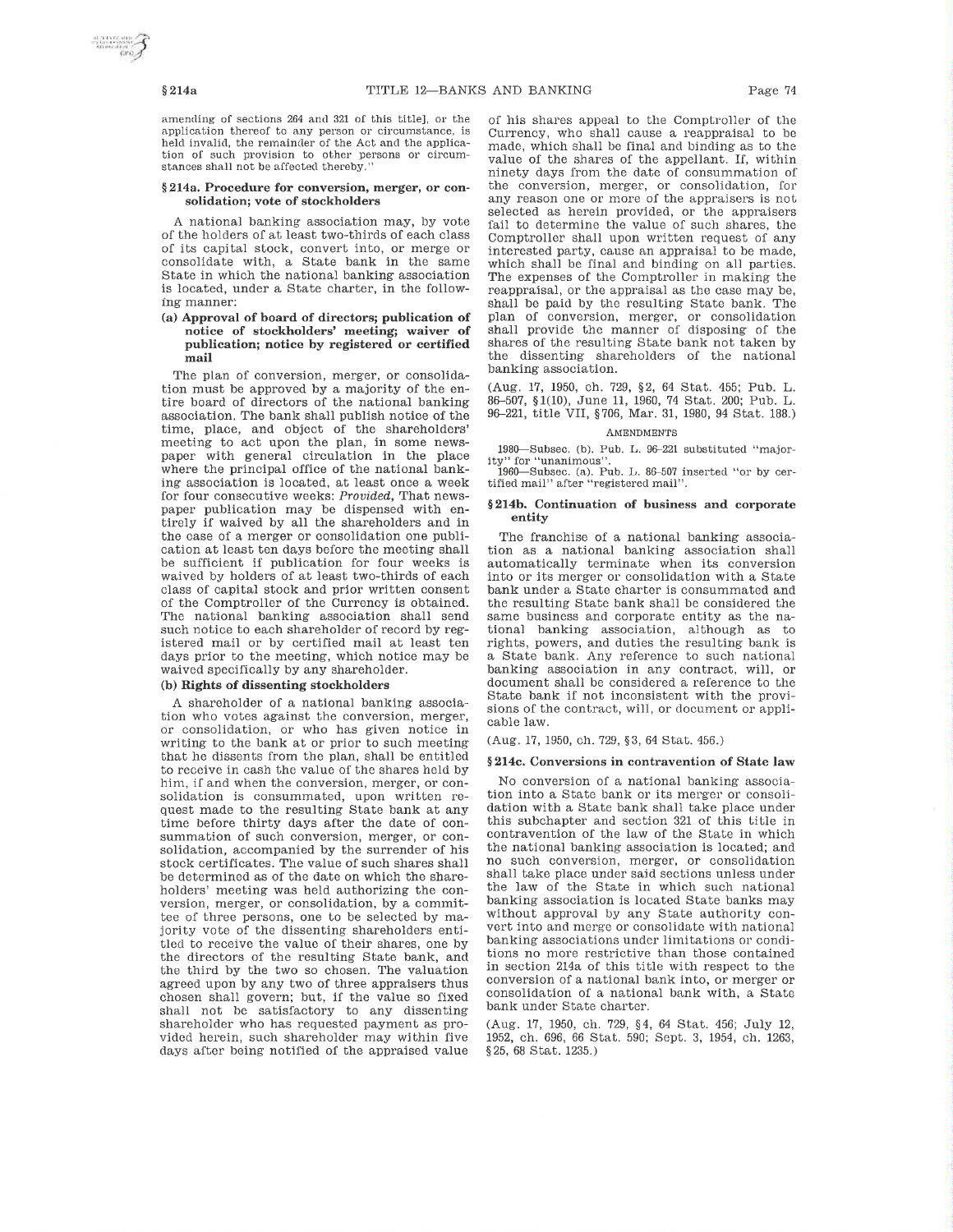**UTHENTICATED** S GOVERNMENT<br>INFORMATION GPO:

### **Comptroller of the Currency, Treasury**

to a Federal savings association charter is deemed approved by the OCC as of the 60th day after the filing is received by the OCC, unless the OCC notifies the applicant prior to that date that the filing is not eligible for expedited review under  $\S 5.13(a)(2)$ .

(e) Conversion of a mutual depository institution to a Federal mutual savings association-supplemental rules. In addition to the rules and procedures set forth in paragraph (d) of this section, an applicant converting from a mutual depository institution to a Federal mutual savings association shall comply with the following: After a Federal charter is issued to a converting institution, the association's members shall after due notice, or upon a valid adjournment of a previous legal meeting, hold a meeting to elect directors and take care of all other actions necessary to fully effectuate the conversion and operate the association in accordance with law and these rules and regulations. Immediately thereafter, the board of directors shall meet, elect officers, and transact any other appropriate business.

(f) Conversion of a national bank to a Federal stock savings association-supplemental rules-(1) Additional procedures. A national bank may convert to a Federal stock savings association. In addition to the rules and procedures set forth in paragraph (d) of this section, a national bank that desires to convert to a Federal stock savings association shall follow the requirements and procedures set forth in 12 U.S.C. 214a as if it were converting to a state bank and include in its application information demonstrating compliance with the applicable requirements of 12 U.S.C. 214a.

(2) Termination and change of status. The appropriate OCC licensing office provides instructions to the converting national bank for terminating its status as a national bank and beginning its status as a Federal savings association.

(g) Continuation of business and entity. The existence of the converting institution shall continue in the resulting Federal savings association. The resulting Federal savings association shall be considered the same business and entity as the converting institution, although as to rights, powers, and duties, the resulting Federal savings association is a Federal savings association. Any and all of the assets and other property (whether real, personal, mixed, tangible or intangible, including choses in action, rights, and credits) of the converting institution become assets and property of the resulting Federal savings association when the conversion occurs. Similarly, any and all of the obligations and debts of and claims against the converting institution become obligations and debts of and claims against the Federal savings association when the conversion occurs.

[80 FR 28430, May 18, 2015]

#### §5.24 Conversion to become a national bank.

(a) Authority. 12 U.S.C. 35, 93a, 214a, 214b, 214c, and 2903.

(b) Licensing requirements. A state bank, a stock state savings association, or a Federal stock savings association shall submit an application and obtain prior OCC approval to convert to a national bank charter. A Federal mutual savings association that plans to convert to a national bank must first convert to a Federal stock savings association under 12 CFR part 192.

(c) Scope. (1) This section describes procedures and standards governing OCC review and approval of an application by a state bank, a stock state savings association, or a Federal stock savings association to convert to a national bank charter.

(2) As used in this section, state bank includes a state bank as defined in 12 U.S.C. 214(a).

(d) Policy. Consistent with the OCC's chartering policy, it is OCC policy to allow conversion to a national bank charter by another financial institution that can operate safely and soundly as a national bank in compliance with applicable laws, regulations, and policies. A converting financial institution also must obtain all necessary regulatory and shareholder approvals. The OCC may deny an application by any state bank, stock state savings association, and any Federal stock savings association to convert to a national bank charter on the basis of the standards for denial set forth in §5.13(b), or when conversion would permit the applicant

 $111 - 00$ 

 $\mathbf{X}$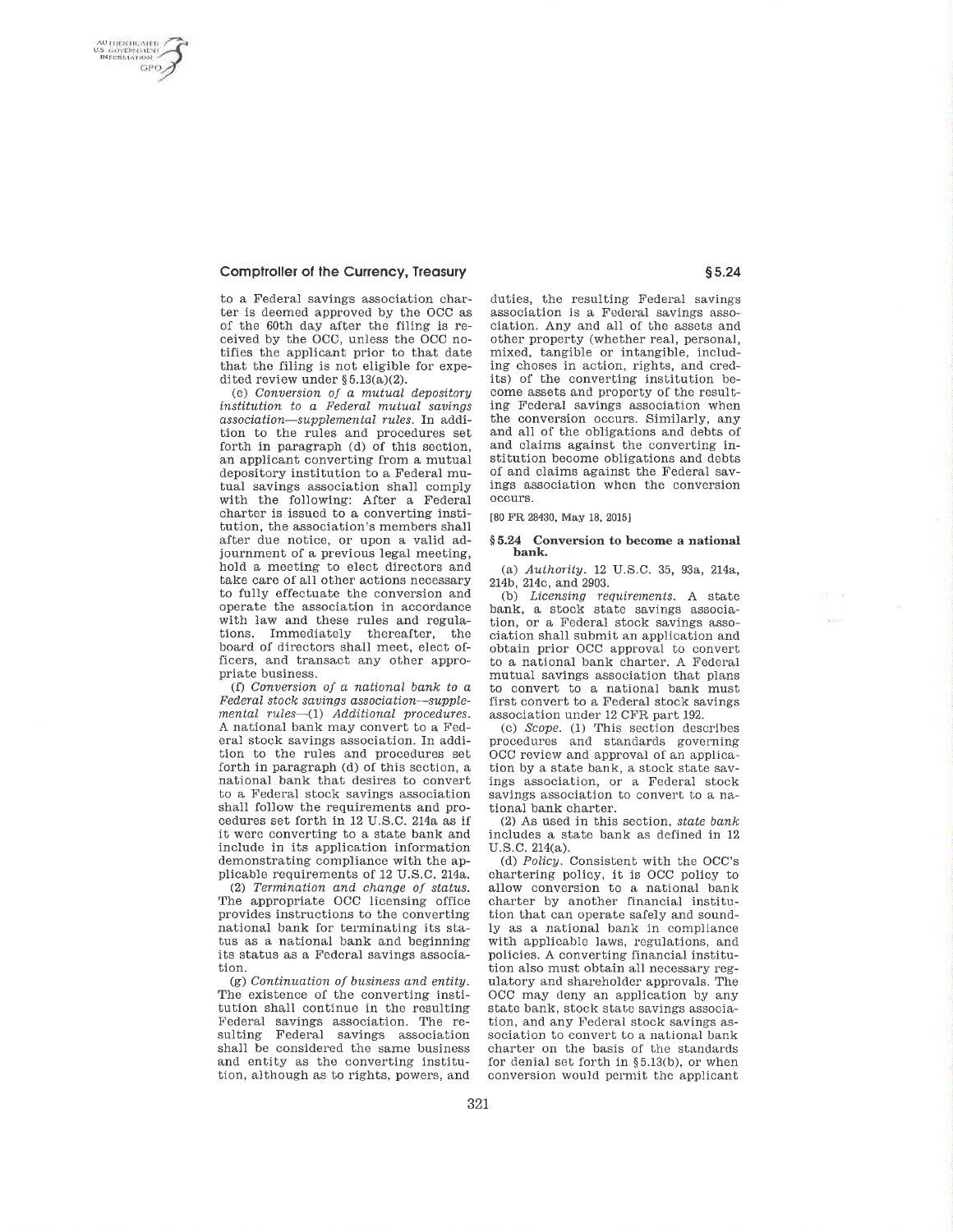to escape supervisory action by its current regulators.

(e)  $Proceedures—(1)$   $Prefixing$  communications. The applicant should consult with the appropriate OCC licensing office prior to filing if it anticipates that its application will raise unusual or complex issues. If a prefiling meeting is appropriate, it will normally be held at the OCC licensing office where the application will be filed, but may be held at another location at the request of the applicant.

(2) Application. A state bank, a stock state savings association, or a Federal stock savings association shall submit its application to convert to a national bank to the appropriate OCC licensing office and send a copy to its current appropriate Federal banking agency. The application must:

(i) Be signed by the president or other duly authorized officer;

(ii) Identify each branch that the resulting bank expects to operate after conversion:

(iii) Include the institution's most recent audited financial statements (if any);

(iv) Include the latest report of condition and report of income (the most recent daily statement of condition will suffice if the institution does not file these reports);

(v) Unless otherwise advised by the OCC in a prefiling communication, include an opinion of counsel that, in the case of a state bank, the conversion is not in contravention of applicable state law, or in the case of a Federal stock savings association, the conversion is not in contravention of applicable Federal law:

(vi) State whether the institution wishes to exercise fiduciary powers after the conversion;

(vii) Identify all subsidiaries, bank service company investments, and other equity investments that will be retained following the conversion, and provide the information and analysis of the subsidiaries' activities, the bank service company investments, and the other equity investments that would be required if the converting bank or savings association were a national bank establishing each subsidiary or making each bank service company investment or other equity investment pursuant to

## 12 CFR Ch. I (1-1-18 Edition)

§5.34, §5.35, §5.36, §5.39, 12 CFR part 1, or other applicable law and regulation;

(viii) Identify any nonconforming assets (including nonconforming subsidiaries) and nonconforming activities that the institution engages in and describe the plans to retain or divest those assets and activities;

(ix) Include a business plan if the converting institution has been operating for fewer than three years, plans to make significant changes to its business after the conversion, or at the request of the OCC; and

 $(x)$  List all outstanding conditions or other requirements imposed by the institution's current appropriate Federal banking agency and, if applicable, current state bank supervisor or state attorney-general in any cease and desist order, written agreement, other formal enforcement order, memorandum of understanding, approval of any application, notice or request, commitment letter, board resolution, or in any other manner, including the converting institution's analysis whether the conversion is prohibited under 12 U.S.C. 35, and state the institution's plans regarding adhering to such conditions or requirements after conversion.

(3) The OCC may permit a national bank to retain nonconforming assets of a state bank or stock state savings association, subject to conditions and an OCC determination of the carrying value of the retained assets, pursuant to 12 U.S.C. 35. The OCC may permit a national bank to continue nonconforming activities of a state bank or stock state savings association, or to retain the nonconforming assets or nonconforming activities of a Federal stock savings association, for a reasonable period of time following a conversion, subject to conditions imposed by the OCC.

(4) Approval for an institution to convert to a national bank expires if the conversion has not occurred within six months of the OCC's approval of the application, unless the OCC grants an extension of time.

(5) When the OCC determines that the applicant has satisfied all statutory and regulatory requirements, including those set forth in 12 U.S.C. 35. and any other conditions, the OCC